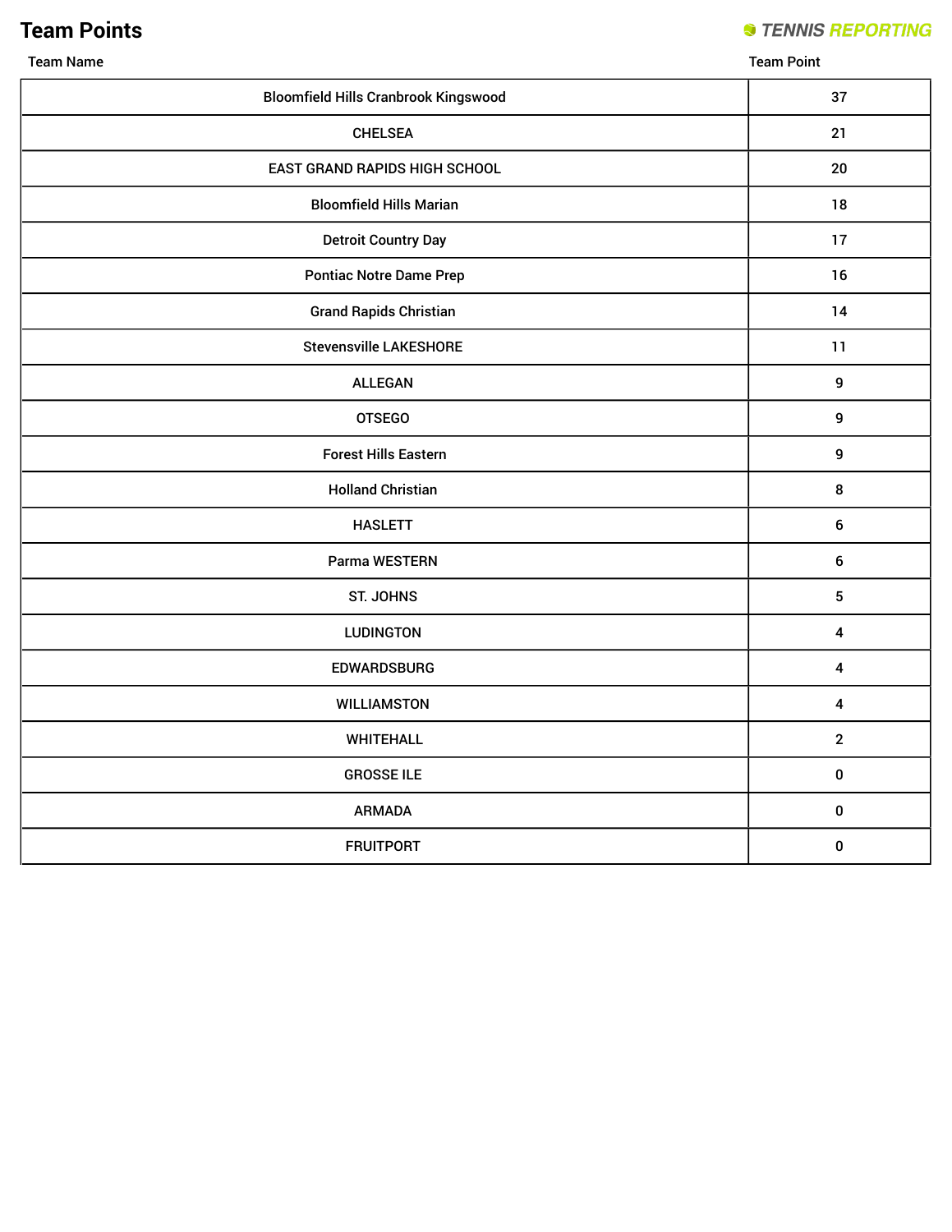| <b>Round 1</b>                                                  | Division: 3 Host: State Finals--D3 Type: Singles Flight: 1<br><b>Round 2</b> | Round 3                                        | <b>Semifinals</b>                                 | Championship                                      | <b>Winner</b>                                             |
|-----------------------------------------------------------------|------------------------------------------------------------------------------|------------------------------------------------|---------------------------------------------------|---------------------------------------------------|-----------------------------------------------------------|
| 1 Yenna Park(9)Bloomfield Hills Cranbrook Kingswood             |                                                                              |                                                |                                                   |                                                   |                                                           |
| <b>BYE</b>                                                      | 1 Yenna Park<br><b>Bloomfield Hills Cranbrook</b><br>Kingswood               | 1 Yenna Park                                   |                                                   |                                                   |                                                           |
| #Emma McKinley(10)LUDINGTON                                     | $6 - 0/6 - 0$                                                                | <b>Bloomfield Hills Cranbrook</b><br>Kingswood |                                                   |                                                   |                                                           |
| $6 - 3 / 6 - 0$<br>#Muskin Rekhani(10)Forest Hills Eastern      | #Muskin Rekhani<br><b>Forest Hills Eastern</b>                               |                                                | 1 Yenna Park<br><b>Bloomfield Hills Cranbrook</b> |                                                   |                                                           |
| #Jazmyn Pon(10)WILLIAMSTON                                      | #Jazmyn Pon                                                                  | $6 - 1/6 - 0$                                  | Kingswood                                         |                                                   |                                                           |
| <b>BYE</b>                                                      | <b>WILLIAMSTON</b>                                                           |                                                |                                                   |                                                   |                                                           |
| # Amanda Dosey(12)CHELSEA                                       | $6 - 2/6 - 1$                                                                | #Amanda Dosey                                  |                                                   | 1 Yenna Park<br><b>Bloomfield Hills Cranbrook</b> |                                                           |
| <b>BYE</b>                                                      | # Amanda Dosey<br><b>CHELSEA</b>                                             | <b>CHELSEA</b>                                 |                                                   | Kingswood                                         |                                                           |
| 4 sophia grzesiak(9) Detroit Country Day                        | 4 sophia grzesiak                                                            |                                                | $6 - 0/6 - 3$                                     |                                                   |                                                           |
| <b>BYE</b>                                                      | Detroit Country Day                                                          | $\blacktriangleright$ # Regan Fales            |                                                   |                                                   |                                                           |
| #Hope Busscher(12)FRUITPORT                                     | $7 - 5/6 - 1$                                                                | <b>ALLEGAN</b>                                 |                                                   |                                                   |                                                           |
| $6 - 0/6 - 0$<br># Regan Fales (12) ALLEGAN                     | # Regan Fales<br><b>ALLEGAN</b>                                              |                                                |                                                   |                                                   |                                                           |
| 5 Allie Tol(12) EAST GRAND RAPIDS HIGH SCHOOL                   | 5 Allie Tol                                                                  | $6 - 1/6 - 4$                                  |                                                   |                                                   |                                                           |
| <b>BYE</b>                                                      | <b>EAST GRAND RAPIDS HIGH</b><br><b>SCHOOL</b>                               |                                                | # Regan Fales                                     |                                                   |                                                           |
| #Leah Hosang(12)EDWARDSBURG                                     | $6 - 1/6 - 3$                                                                | 5 Allie Tol                                    |                                                   |                                                   |                                                           |
| $6 - 1/6 - 2$<br>#Holland Hall(12)ARMADA                        | #Leah Hosang                                                                 | <b>EAST GRAND RAPIDS HIGH</b><br><b>SCHOOL</b> |                                                   |                                                   |                                                           |
| #Hope Rhoades(12)Holland Christian                              |                                                                              |                                                |                                                   | $6 - 0/6 - 2$                                     | Yenna Park<br><b>Bloomfield Hills Cranbrook Kingswood</b> |
| #Hayden Kobiljak(11)GROSSE ILE                                  | #Hayden Kobiljak<br><b>GROSSETLE</b>                                         | 6 Aly Aldrich                                  |                                                   |                                                   |                                                           |
| <b>BYE</b>                                                      | $6 - 1/6 - 2$                                                                | <b>OTSEGO</b>                                  |                                                   |                                                   |                                                           |
| 6 Aly Aldrich (10) OTSEGO                                       | 6 Aly Aldrich<br><b>OTSEGO</b>                                               |                                                | 6 Aly Aldrich<br><b>OTSEGO</b>                    |                                                   |                                                           |
| #Faith Holton(12)Parma WESTERN                                  | #Lexi Maloney                                                                | $6 - 3 / 6 - 2$                                |                                                   |                                                   |                                                           |
| $6 - 4/6 - 2$<br>#Lexi Maloney(12)ST. JOHNS                     | <b>ST. JOHNS</b>                                                             |                                                |                                                   |                                                   |                                                           |
| <b>BYE</b>                                                      | $6 - 1/6 - 0$                                                                | 3 Julia Gurne                                  |                                                   |                                                   |                                                           |
| 3 Julia Gurne(10) Pontiac Notre Dame Prep                       | 3 Julia Gurne<br><b>Pontiac Notre Dame Prep</b>                              | Pontiac Notre Dame Prep                        |                                                   |                                                   |                                                           |
| <b>BYE</b>                                                      | # Jennifer Mark                                                              |                                                | $6 - 4 / 4 - 6 / 6 - 4$                           |                                                   |                                                           |
| # Jennifer Mark(12)WHITEHALL                                    | <b>WHITEHALL</b>                                                             | #Hannah Pauls                                  |                                                   | 6 Aly Aldrich                                     |                                                           |
| <b>BYE</b>                                                      | $6 - 0/6 - 1$                                                                | <b>Stevensville LAKESHORE</b>                  |                                                   | <b>OTSEGO</b>                                     |                                                           |
| #Hannah Pauls(11)Stevensville LAKESHORE                         | <b>Hannah Pauls</b><br><b>Stevensville LAKESHORE</b>                         |                                                |                                                   |                                                   |                                                           |
| #Richa Shah(11)HASLETT                                          | #Richa Shah                                                                  | $6 - 1/6 - 0$                                  |                                                   |                                                   |                                                           |
| $7 - 6(5)/6 - 4$<br># Ainsley Weeber(12) Grand Rapids Christian | <b>HASLETT</b>                                                               |                                                | 2 Gaby Gryzenia<br>Bloomfield Hills Marian        |                                                   |                                                           |
| <b>BYE</b>                                                      | $6 - 0 / 6 - 2$                                                              | 2 Gaby Gryzenia                                |                                                   |                                                   |                                                           |
| 2 Gaby Gryzenia(12) Bloomfield Hills Marian                     | 2 Gaby Gryzenia<br><b>Bloomfield Hills Marian</b>                            |                                                |                                                   |                                                   |                                                           |

| 2 Gaby Gryzenia(12) Bloomfield Hills Marian |  |
|---------------------------------------------|--|
|                                             |  |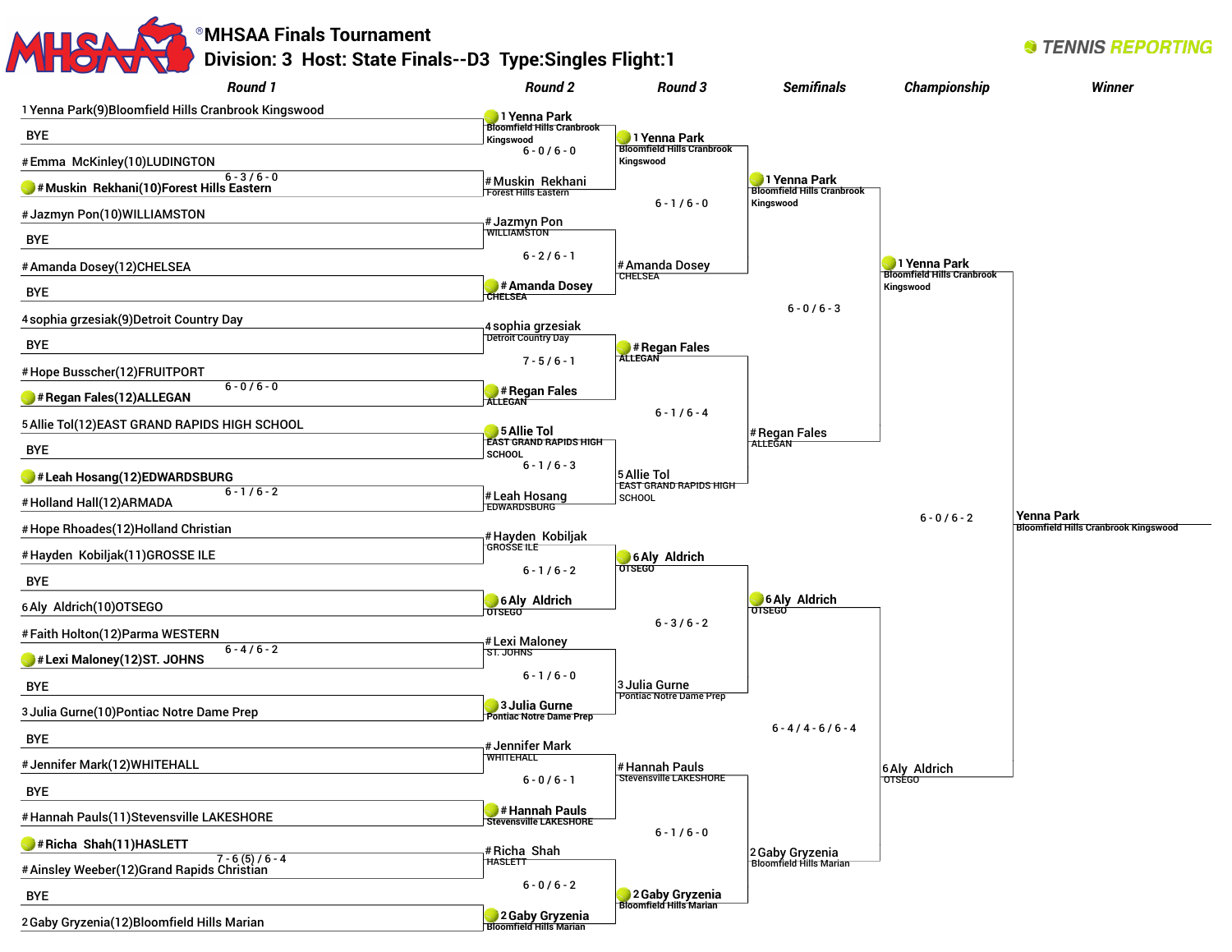

**Grand Rapids Christian** 

2Natalie Poortenga(10)Grand Rapids Christian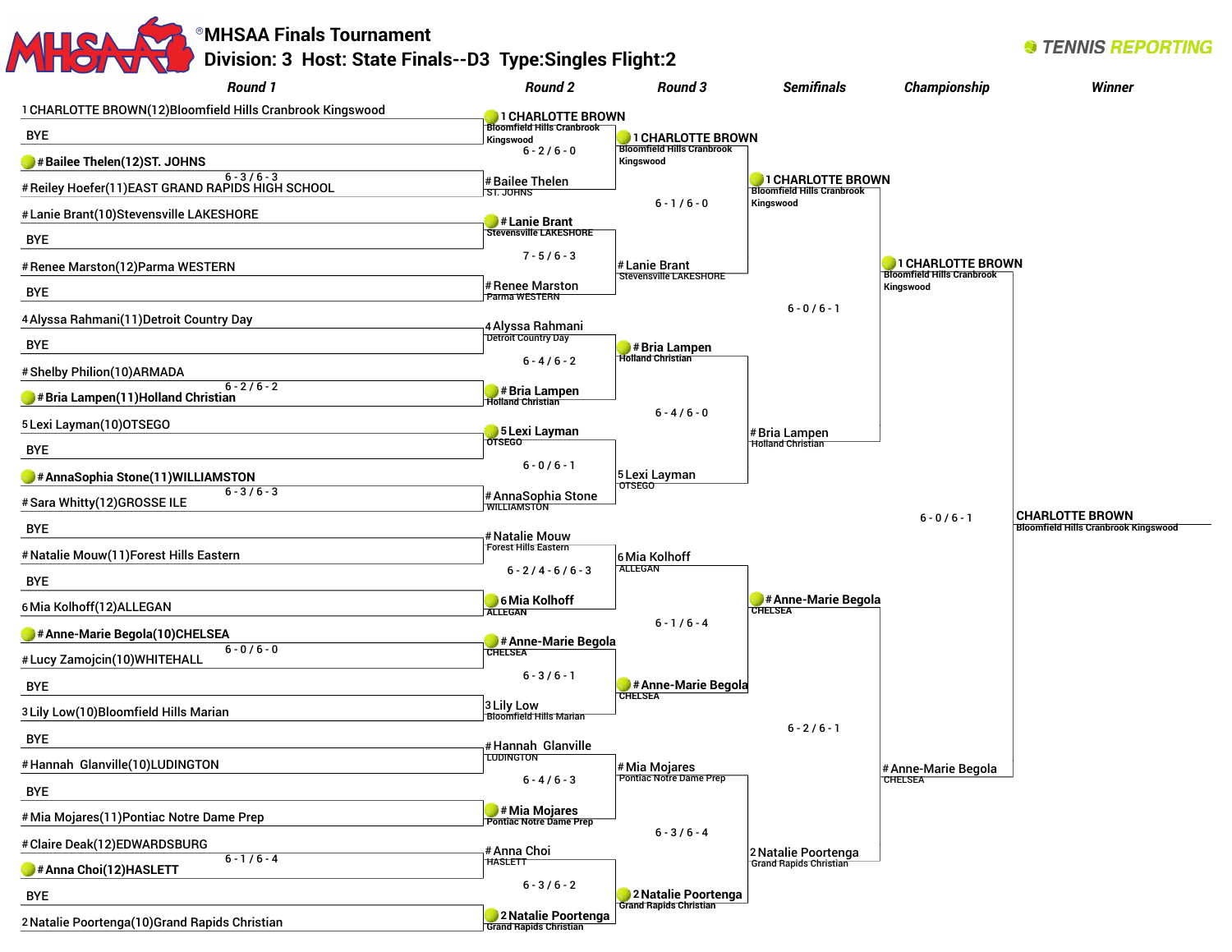| <b>Round 1</b>                                               | <b>Round 2</b>                                            | <b>Round 3</b>                                  | <b>Semifinals</b>                                          | Championship                                   | <b>Winner</b>                               |
|--------------------------------------------------------------|-----------------------------------------------------------|-------------------------------------------------|------------------------------------------------------------|------------------------------------------------|---------------------------------------------|
| 1 Sienna Ilitch(10)Bloomfield Hills Cranbrook Kingswood      |                                                           |                                                 |                                                            |                                                |                                             |
| <b>BYE</b>                                                   | 1 Sienna Ilitch<br><b>Bloomfield Hills Cranbrook</b>      | 1 Sienna Ilitch                                 |                                                            |                                                |                                             |
| # Eva VanKlompenberg(11)Holland Christian                    | Kingswood<br>$6 - 1/6 - 2$                                | <b>Bloomfield Hills Cranbrook</b><br>Kingswood  |                                                            |                                                |                                             |
| $6 - 3 / 6 - 1$<br>#Isabel Thelen(10)ST. JOHNS               | # Isabel Thelen                                           |                                                 | 1 Sienna Ilitch<br><b>Bloomfield Hills Cranbrook</b>       |                                                |                                             |
| #Claudia Conde(11)OTSEGO                                     | ST. JOHNS                                                 | $6 - 1/6 - 0$                                   | Kingswood                                                  |                                                |                                             |
| <b>BYE</b>                                                   | # Claudia Conde<br><b>OTSEGO</b>                          |                                                 |                                                            |                                                |                                             |
| # Ines Grego(10)CHELSEA                                      | $6 - 2/6 - 1$                                             | # Ines Grego                                    |                                                            | 1 Sienna Ilitch                                |                                             |
| <b>BYE</b>                                                   | # Ines Grego                                              | <b>CHELSEA</b>                                  |                                                            | <b>Bloomfield Hills Cranbrook</b><br>Kingswood |                                             |
|                                                              | <b>CHELSEA</b>                                            |                                                 | $6 - 7/6 - 2/6 - 0$                                        |                                                |                                             |
| 4 Anise Kruse(11) Pontiac Notre Dame Prep                    | 4 Anise Kruse<br><b>Pontiac Notre Dame Prep</b>           |                                                 |                                                            |                                                |                                             |
| <b>BYE</b>                                                   | $6 - 2/6 - 2$                                             | 4 Anise Kruse<br><b>Pontiac Notre Dame Prep</b> |                                                            |                                                |                                             |
| # Alex Vermeulen(10) Grand Rapids Christian<br>$6 - 0/6 - 0$ | # Alex Vermeulen                                          |                                                 |                                                            |                                                |                                             |
| #Ganga Murali(10)HASLETT                                     | <b>Grand Rapids Christian</b>                             | $6 - 2 / 1 - 2$ (Retired)                       |                                                            |                                                |                                             |
| 5 Rafi Saba(10) Bloomfield Hills Marian                      | 5 Rafi Saba<br><b>Bloomfield Hills Marian</b>             |                                                 | 5 Rafi Saba                                                |                                                |                                             |
| <b>BYE</b>                                                   | $6 - 1/6 - 0$                                             |                                                 | <b>Bloomfield Hills Marian</b>                             |                                                |                                             |
| #Emma Kuebler(11)ALLEGAN<br>$1 - 6/7 - 6(6)/6 - 1$           |                                                           | 5 Rafi Saba<br><b>Bloomfield Hills Marian</b>   |                                                            |                                                |                                             |
| # Maddie Miles (12) Parma WESTERN                            | #Emma Kuebler<br><b>ALLEGAN</b>                           |                                                 |                                                            | $6 - 3 / 6 - 2$                                | Sienna Ilitch                               |
| <b>BYE</b>                                                   | # Ava Tucker                                              |                                                 |                                                            |                                                | <b>Bloomfield Hills Cranbrook Kingswood</b> |
| #Ava Tucker(10)GROSSE ILE                                    | <b>GROSSETLE</b>                                          | 6 Melanie Bandara                               |                                                            |                                                |                                             |
| <b>BYE</b>                                                   | $6 - 1/6 - 0$                                             | <b>Detroit Country Day</b>                      |                                                            |                                                |                                             |
| 6 Melanie Bandara (10) Detroit Country Day                   | 6 Melanie Bandara<br><b>Detroit Country Day</b>           |                                                 | 3 Elisabeth Heymoss<br>Forest Hills Eastern                |                                                |                                             |
| $\blacktriangleright$ # Kelly McPike(12)LUDINGTON            | # Kelly McPike                                            | $6 - 3 / 6 - 2$                                 |                                                            |                                                |                                             |
| $6 - 0/6 - 2$<br>#Morgan Harkema(10)WILLIAMSTON              | <b>LUDINGTON</b>                                          |                                                 |                                                            |                                                |                                             |
| <b>BYE</b>                                                   | $6 - 1/6 - 3$                                             | 3 Elisabeth Heymoss                             |                                                            |                                                |                                             |
| 3 Elisabeth Heymoss(11) Forest Hills Eastern                 | 3 Elisabeth Heymoss<br><b>Forest Hills Eastern</b>        | <b>Forest Hills Eastern</b>                     |                                                            |                                                |                                             |
| <b>BYE</b>                                                   |                                                           |                                                 | $6 - 1/6 - 1$                                              |                                                |                                             |
| #Eucris Ugay(11)EDWARDSBURG                                  | <b>WE HE EUCRIS</b><br>EDWARDSBURG                        |                                                 |                                                            | # Josie Arbanas                                |                                             |
| <b>BYE</b>                                                   | $6 - 2 / 6 - 4$                                           | # Eucris Ugay<br>EDWARDSBURG                    |                                                            | Stevensville LAKESHORE                         |                                             |
| # Mellany Hall(9) ARMADA                                     | # Mellany Hall                                            |                                                 |                                                            |                                                |                                             |
| # Mackenzie Hall(11) WHITEHALL                               | <b>ARMADA</b>                                             | $6 - 1/6 - 0$                                   |                                                            |                                                |                                             |
| $6 - 1/6 - 0$<br># Josie Arbanas(9) Stevensville LAKESHORE   | <b>J</b> # Josie Arbanas<br><b>Stevensville LAKESHORE</b> |                                                 | $\bullet$ # Josie Arbanas<br><b>Stevensville LAKESHORE</b> |                                                |                                             |
|                                                              | $5 - 7/6 - 0/6 - 1$                                       | $\bigcup$ #Josie Arbanas                        |                                                            |                                                |                                             |
| <b>BYE</b>                                                   | 2 Sam Connor                                              | <b>Stevensville LAKESHORE</b>                   |                                                            |                                                |                                             |

SCHOOL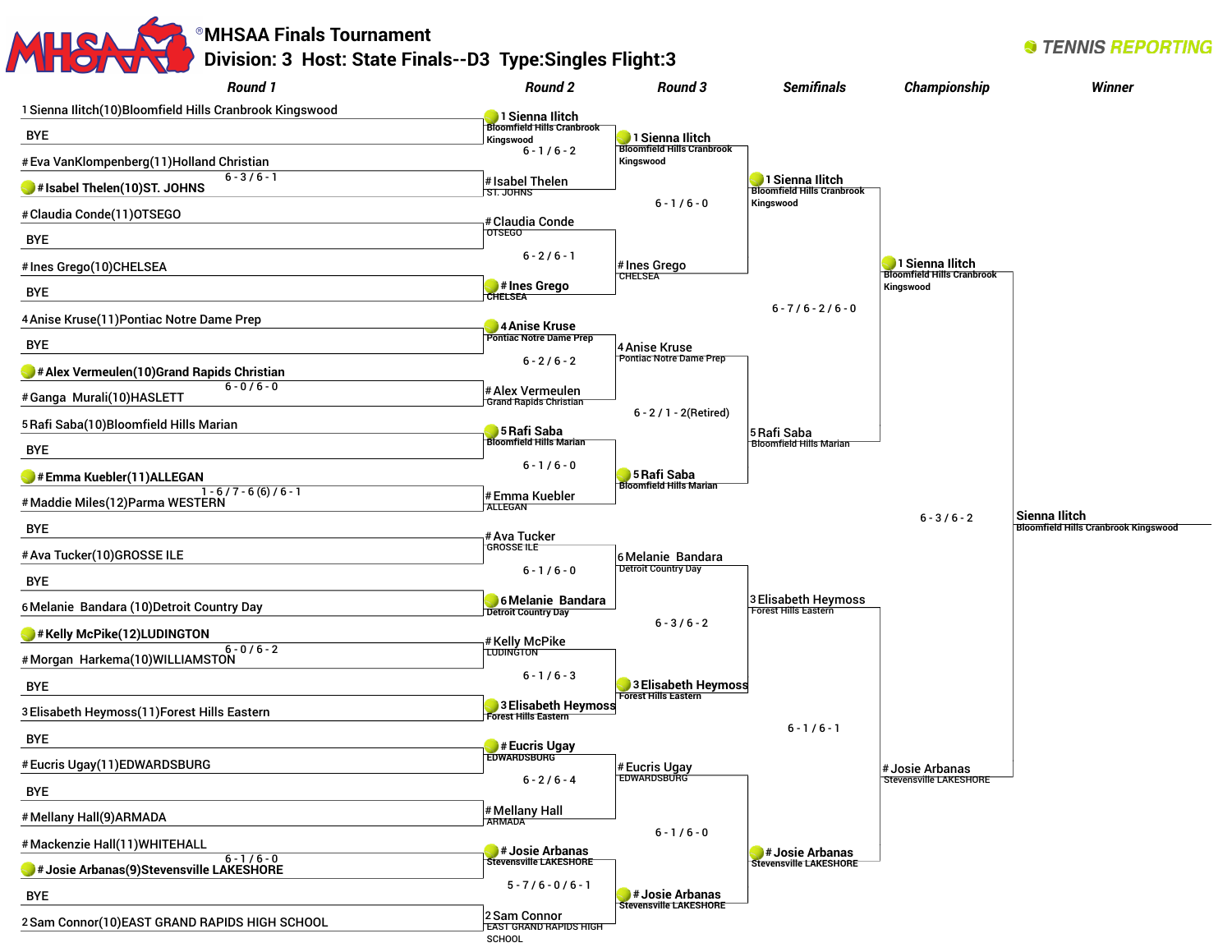| Division: 3 Host: State Finals--D3 Type: Singles Flight: 4<br><b>Round 1</b> | Round 2                                                           | Round 3                                             | <b>Semifinals</b>                                                   | Championship                                   | Winner                                      |
|------------------------------------------------------------------------------|-------------------------------------------------------------------|-----------------------------------------------------|---------------------------------------------------------------------|------------------------------------------------|---------------------------------------------|
| 1 Olivia Zhang(10)Bloomfield Hills Cranbrook Kingswood                       | 1 Olivia Zhang                                                    |                                                     |                                                                     |                                                |                                             |
| <b>BYE</b>                                                                   | <b>Bloomfield Hills Cranbrook</b><br>Kingswood                    | 1 Olivia Zhang<br>Bloomfield Hills Cranbrook        |                                                                     |                                                |                                             |
| #Abby Nikkel(10)ARMADA                                                       | $6 - 2/6 - 0$                                                     | Kingswood                                           |                                                                     |                                                |                                             |
| $6 - 0/6 - 1$<br>#Bristyn Neldon(10)ALLEGAN                                  | # Bristyn Neldon<br><b>ALLEGAN</b>                                |                                                     | 1 Olivia Zhang<br>Bloomfield Hills Cranbrook                        |                                                |                                             |
| #Cate Waters(11)HASLETT                                                      |                                                                   | $6 - 1/6 - 3$                                       | Kingswood                                                           |                                                |                                             |
| <b>BYE</b>                                                                   | #Cate Waters<br><b>HASLETT</b>                                    |                                                     |                                                                     |                                                |                                             |
| #McKenzie Sarto(12)LUDINGTON                                                 | $6 - 1/6 - 0$                                                     | #McKenzie Sarto                                     |                                                                     | 1 Olivia Zhang                                 |                                             |
| <b>BYE</b>                                                                   | #McKenzie Sarto<br><b>LUDINGTON</b>                               | <b>LUDINGTON</b>                                    |                                                                     | <b>Bloomfield Hills Cranbrook</b><br>Kingswood |                                             |
| 4 Haley Hopkins(9)CHELSEA                                                    |                                                                   |                                                     | $6 - 3 / 6 - 3$                                                     |                                                |                                             |
| <b>BYE</b>                                                                   | 4 Haley Hopkins<br><b>CHELSEA</b>                                 |                                                     |                                                                     |                                                |                                             |
| #Amber Mealman(11)Stevensville LAKESHORE                                     | $6 - 4/6 - 4$                                                     | 4 Haley Hopkins<br>CHELSEA                          |                                                                     |                                                |                                             |
| $6 - 0/6 - 0$<br>#Carly Clos(12)WILLIAMSTON                                  | #Amber Mealman                                                    |                                                     |                                                                     |                                                |                                             |
|                                                                              | <b>Stevensville LAKESHORE</b>                                     | $0 - 6/6 - 3/6 - 1$                                 |                                                                     |                                                |                                             |
| 5 Kaitlyn Schmitt(9) Grand Rapids Christian<br><b>BYE</b>                    | 5 Kaitlyn Schmitt<br><b>Grand Rapids Christian</b>                |                                                     | 5 Kaitlyn Schmitt<br><b>Grand Rapids Christian</b>                  |                                                |                                             |
|                                                                              | $6 - 1/6 - 3$                                                     |                                                     |                                                                     |                                                |                                             |
| #Ellie Britton(11)WHITEHALL<br>$6 - 1/6 - 4$                                 | # Mena Smarch                                                     | 5 Kaitlyn Schmitt                                   |                                                                     |                                                |                                             |
| #Mena Smarch(11)Parma WESTERN                                                | Parma WESTERN                                                     |                                                     |                                                                     | $3 - 6/6 - 1/6 - 0$                            | Olivia Zhang                                |
| <b>BYE</b>                                                                   | # Rishika Kokkula<br><b>Forest Hills Eastern</b>                  |                                                     |                                                                     |                                                | <b>Bloomfield Hills Cranbrook Kingswood</b> |
| # Rishika Kokkula(10)Forest Hills Eastern                                    | $6 - 3 / 6 - 2$                                                   | 6 Anya Nix<br><b>Bloomfield Hills Marian</b>        |                                                                     |                                                |                                             |
| <b>BYE</b>                                                                   |                                                                   |                                                     | 3 Addison Bellows                                                   |                                                |                                             |
| 6 Anya Nix(9) Bloomfield Hills Marian                                        | 6 Anya Nix<br><b>Bloomfield Hills Marian</b>                      | $6 - 2 / 6 - 0$                                     | <b>Pontiac Notre Dame Prep</b>                                      |                                                |                                             |
| #Sidney Morris(11)OTSEGO<br>$6 - 2 / 6 - 2$                                  | # Sidney Morris                                                   |                                                     |                                                                     |                                                |                                             |
| # Julia Jones(10)EDWARDSBURG                                                 | <b>OTSEGO</b><br>$6 - 1/6 - 1$                                    |                                                     |                                                                     |                                                |                                             |
| <b>BYE</b>                                                                   |                                                                   | 3 Addison Bellows<br><b>Pontiac Notre Dame Prep</b> |                                                                     |                                                |                                             |
| 3 Addison Bellows (10) Pontiac Notre Dame Prep                               | 3 Addison Bellows<br>ontiac Notre Dame Prep                       |                                                     |                                                                     |                                                |                                             |
| <b>BYE</b>                                                                   | #Liv Kudwa                                                        |                                                     | $2 - 6 / 6 - 2 / 6 - 0$                                             |                                                |                                             |
| #Liv Kudwa(12)ST. JOHNS                                                      | ST. JOHNS                                                         | # brooke lopez<br>Detroit Country Day               |                                                                     | 3 Addison Bellows                              |                                             |
| <b>BYE</b>                                                                   | $6 - 3 / 6 - 2$                                                   |                                                     |                                                                     | <b>Pontiac Notre Dame Prep</b>                 |                                             |
| # brooke lopez(9)Detroit Country Day                                         | $\blacktriangleright$ #brooke lopez<br><b>Detroit Country Day</b> |                                                     |                                                                     |                                                |                                             |
| $\bullet$ # Jenna Grotenhuis(10)Holland Christian                            | # Jenna Grotenhuis                                                | $6 - 2 / 6 - 0$                                     |                                                                     |                                                |                                             |
| $6 - 2/6 - 3$<br>#Payton Thayer(10)GROSSE ILE                                | <b>Holland Christian</b>                                          |                                                     | 2 Sophia DeGuzman<br><b>EAST GRAND RAPIDS HIGH</b><br><b>SCHOOL</b> |                                                |                                             |
| <b>BYE</b>                                                                   | $6 - 1/6 - 0$                                                     | 2 Sophia DeGuzman                                   |                                                                     |                                                |                                             |
| 2 Sophia DeGuzman(9)EAST GRAND RAPIDS HIGH SCHOOL                            | 2 Sophia DeGuzman SCHOOL                                          |                                                     |                                                                     |                                                |                                             |

**SCHOOL**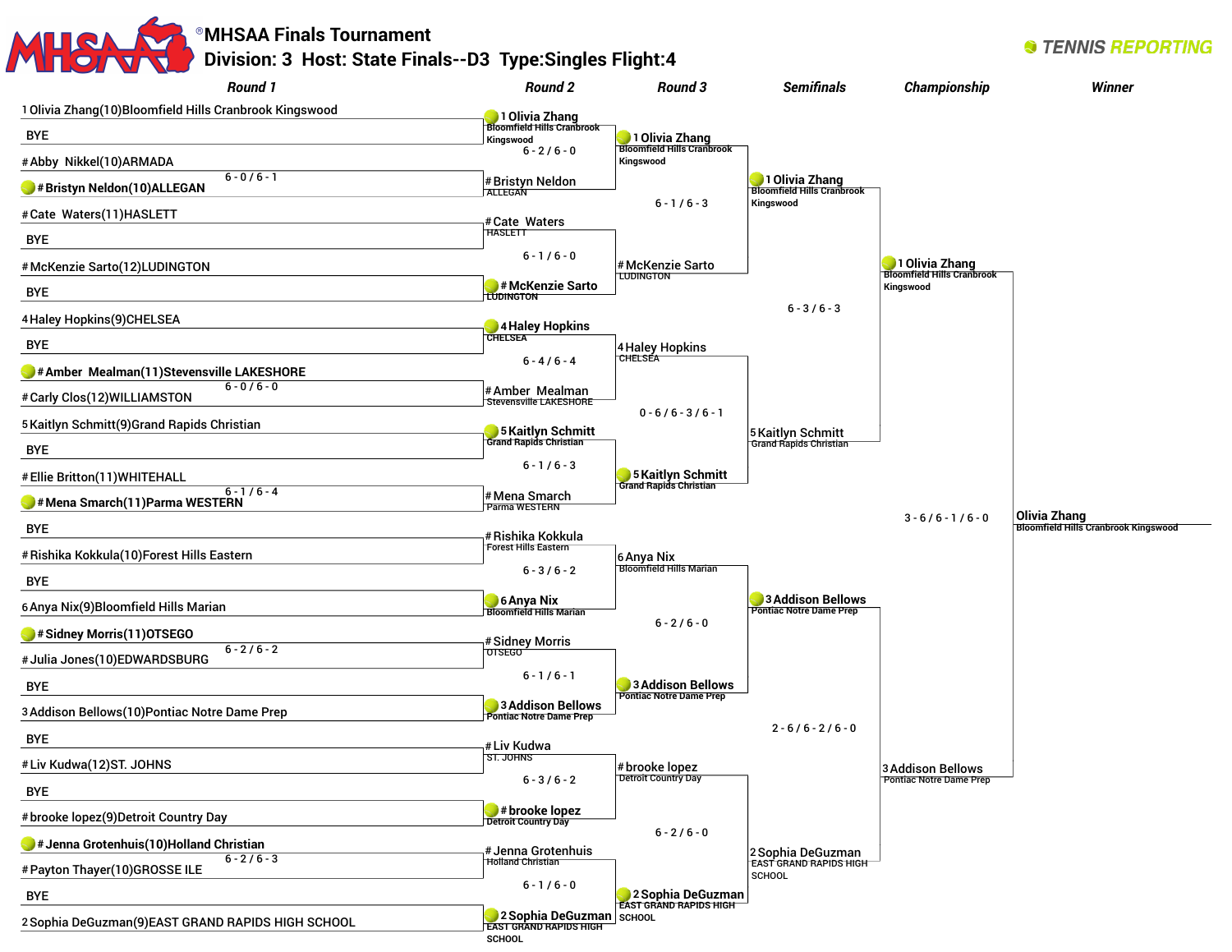## **MHSAA Finals Tournament Division: 3 Host: State Finals--D3 Type:Doubles Flight:1**

**STENNIS REPORTING** 

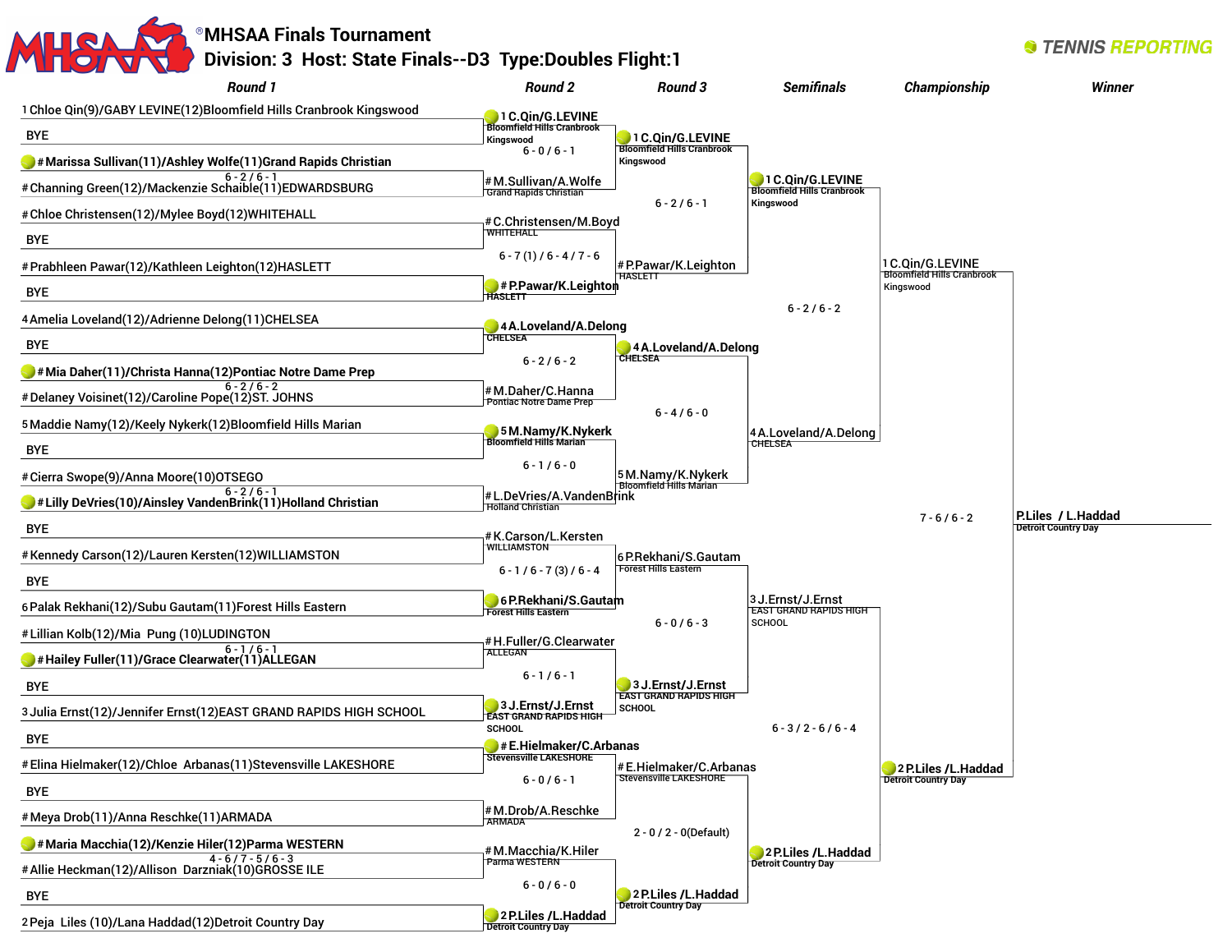## **MHSAA Finals Tournament Division: 3 Host: State Finals--D3 Type:Doubles Flight:2**

*Round 1* 1Meg Simon(12)/Ella Webb(12)EAST GRAND RAPIDS HIGH SCHOOL BYE #Grace Higley(10)/Morgan Sanocki(12)LUDINGTON 6 - 3 / 6 - 2 **#Sydney Grile(10)/Caroline Finch(11)OTSEGO**  #Alyssa Cosio(11)/Lauren Cooper(11)HASLETT BYE #Meghan Bareis(10)/Megan Boughton(11)CHELSEA BYE 4Megan Sharkey(12)/Emily Anton(12)Bloomfield Hills Marian BYE #Lacey Herbert(12)/Autumn Ferris(11)WHITEHALL 6 - 3 / 4 - 6 / 6 - 2 **#Delaney Haradine(10)/Leah Stern(11)EDWARDSBURG**  5Calista Bremer(12)/Alyssa DeVries(12)Grand Rapids Christian BYE **#Claudia Paksi(12)/Jenna Heyer(11)ST. JOHNS**   $6 - 0 / 6 - 0$ #Annalise Germundson(12)/Ellah Zobay(12)ARMADA BYE #Grace Davis(11)/McKenna Morrie(11)ALLEGAN BYE 6Mia Wayne(12)/Lily Mojares(10)Pontiac Notre Dame Prep **#Reese Bower(10)/Bella Chiodini(10)Forest Hills Eastern**  $6 - 0 / 6 - 4$ #Kayla VandenBerg(11)/Monika Diaz(10)Holland Christian BYE 3Aryasai Radhakrishnan(11)/Marin Norlander (10)Detroit Country Day BYE #Maggie Sinke(11)/Lili McGuire(11)WILLIAMSTON BYE #Natalia Cusumano(12)/Grace Mans(12)GROSSE ILE **#Bella Brushaber(10)/Emma Reed(11)Parma WESTERN**   $6 - 3 / 6 - 2$ #Marina Ferreira(10)/Sarika Kona(11)Stevensville LAKESHORE BYE 2Morgan Dresner-Hagaman(11)/Chiarra Martella(9)Bloomfield Hills Cranbrook… *Round 2* **1M.Simon/E.Webb EAST GRAND RAPIDS HIGH SCHOOL**  $6 - 1 / 6 - 0$ #S.Grile/C.Finch OTSEGO #A.Cosio/L.Cooper **HASLETT**  $6 - 1 / 6 - 1$ **#M.Bareis/M.Boughton CHELSEA 4M.Sharkey/E.Anton Bloomfield Hills Marian**  $6 - 3 / 6 - 0$ #D.Haradine/L.Stern EDWARDSBURG **5C.Bremer/A.DeVries Grand Rapids Christian**   $6 - 1 / 6 - 2$ #C.Paksi/J.Heyer ST. JOHNS #G.Davis/M.Morrie **ALLEGAN**  $6 - 1 / 6 - 2$ **6M.Wayne/L.Mojares Pontiac Notre Dame Prep** #R.Bower/B.Chiodini **Forest Hills Eastern**  $7 - 5 / 6 - 0$ **3A.Radhakrishnan/M.Norlander Detroit Country Day #M.Sinke/L.McGuire WILLIAMSTON**   $6 - 3 / 7 - 6 (1)$ #N.Cusumano/G.Mans GROSSE ILE #B.Brushaber/E.Reed Parma WESTERN  $6 - 0 / 6 - 0$ 2 M.Dresner-Hagama**n/G.Mar**tella **Bloomfield Hills Cranbrook Kingswood** *Round 3* **1M.Simon/E.Webb EAST GRAND RAPIDS HIGH SCHOOL**  $6 - 0 / 6 - 3$ #M.Bareis/M.Boughton CHELSEA 4M.Sharkey/E.Anton Bloomfield Hills Marian  $6 - 1 / 6 - 4$ **5C.Bremer/A.DeVries Grand Rapids Christian**  6M.Wayne/L.Mojares Pontiac Notre Dame Prep  $4 - 6 / 6 - 2 / 7 - 5$ **3A.Radhakrishnan/M.Norlander Detroit Country Day** #M.Sinke/L.McGuire WILLIAMSTON  $6 - 1 / 61 - 0$ **2M.Dresner-Hagaman/C.Martella Bloomfield Hills Cranbrook Semifinals 1M.Simon/E.Webb EAST GRAND RAPIDS HIGH SCHOOL**  $6 - 2 / 6 - 4$ 5C.Bremer/A.DeVries Grand Rapids Christian **3A.Radhakrishnan/M.Norlander Detroit Country Day**  $7 - 5 / 6 - 3$ 2M.Dresner-Hagaman/C.Martella Bloomfield Hills Cranbrook Kingswood Championship **1M.Simon/E.Webb EAST GRAND RAPIDS HIGH SCHOOL**  $7 - 5 / 7 - 6$ 3A.Radhakrishnan/M.Norlander Detroit Country Day **Winner M.Simon / E.Webb EAST GRAND RAPIDS HIGH SCHOOL**

**STENNIS REPORTING**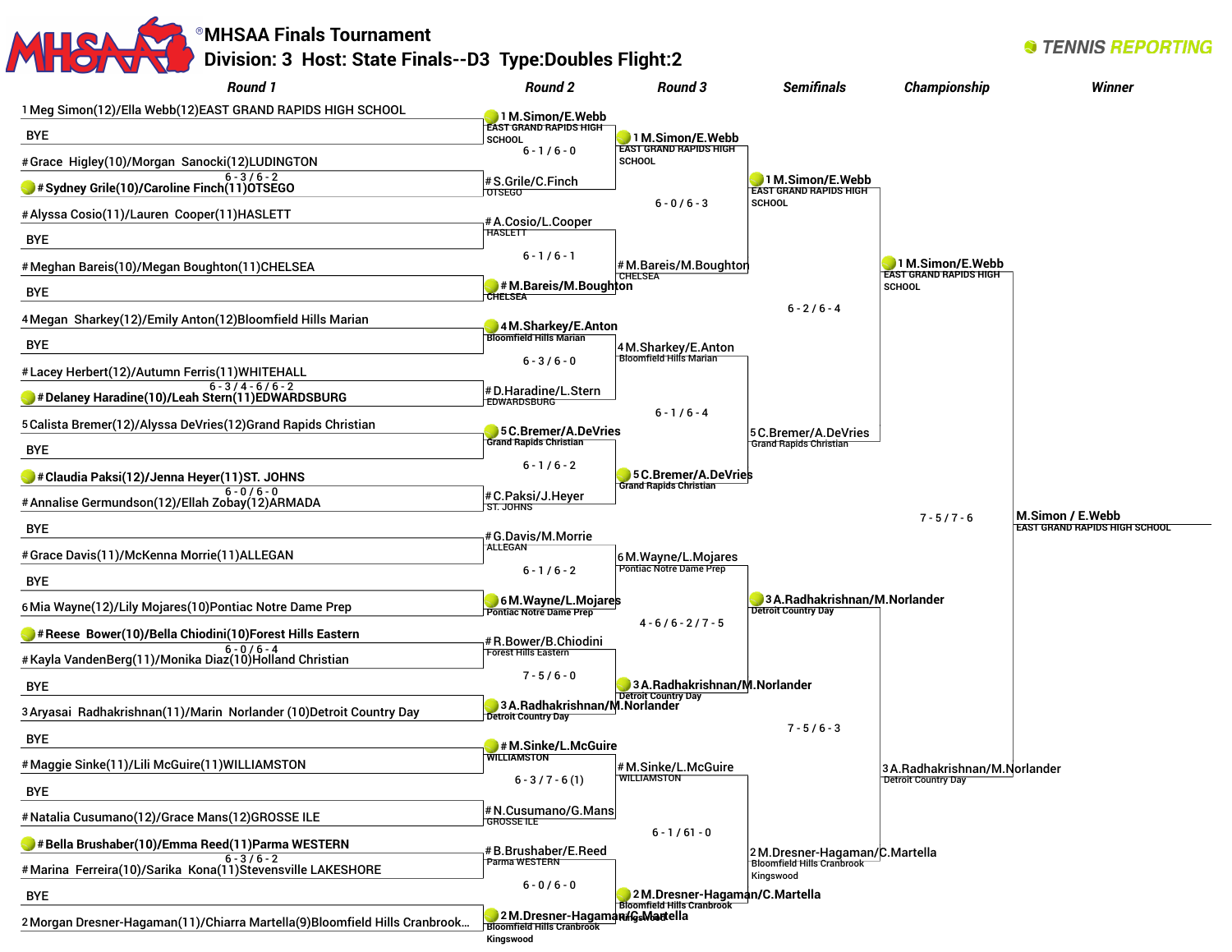

**SCHOOL**